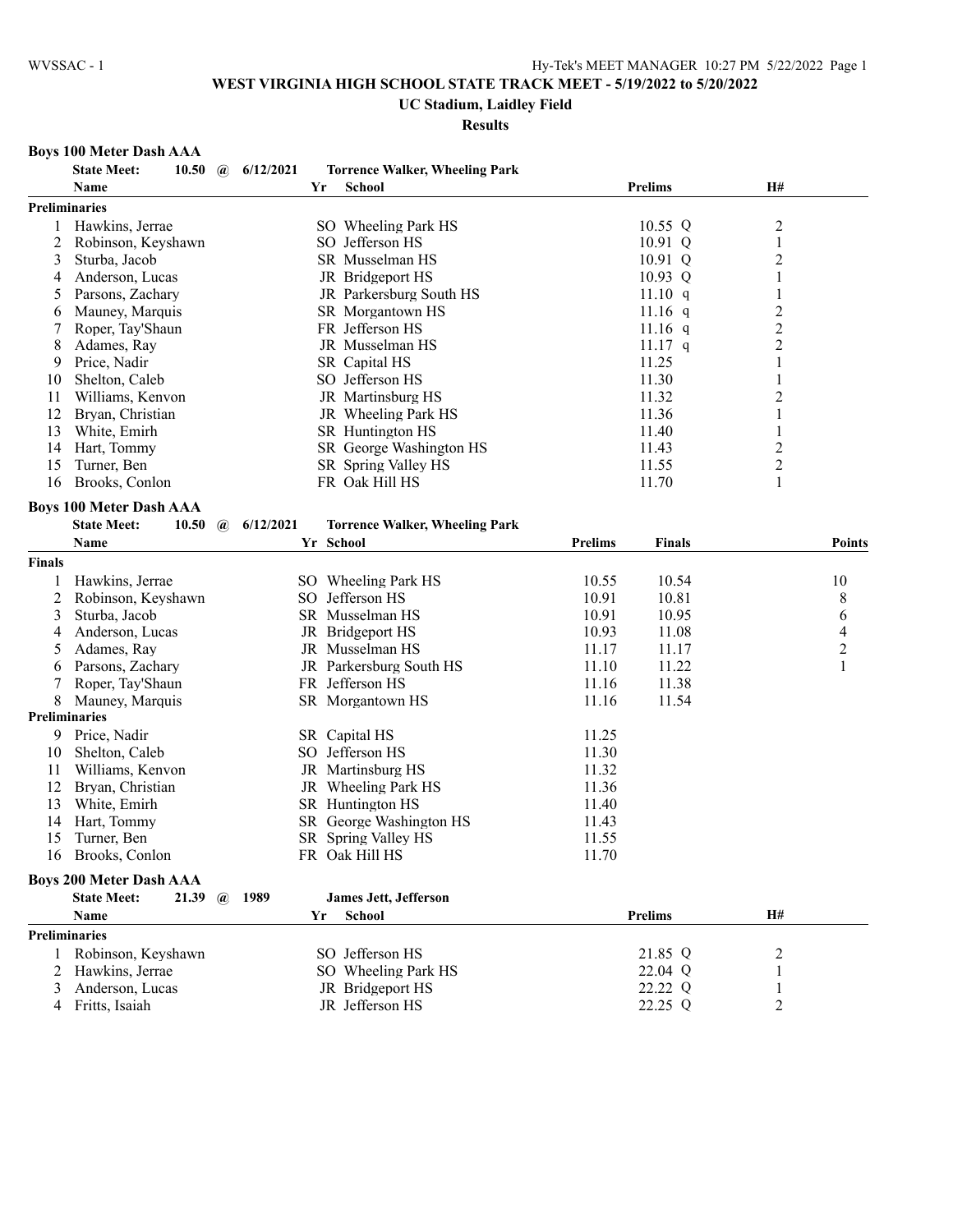### **UC Stadium, Laidley Field**

### **Results**

### **Preliminaries ... (Boys 200 Meter Dash AAA)**

|    | <b>Name</b>       | Yr | School                  | <b>Prelims</b> | H# |
|----|-------------------|----|-------------------------|----------------|----|
|    | White, Emirh      |    | SR Huntington HS        | $22.58$ q      |    |
| 6  | Thropp, Taiwo     |    | JR Buckhannon-Upshur HS | $22.59$ q      |    |
|    | Adames, Ray       |    | JR Musselman HS         | $22.82$ q      |    |
| 8. | Mauney, Marquis   |    | SR Morgantown HS        | $22.94$ q      |    |
| 9. | Price, Nadir      |    | SR Capital HS           | 23.05          |    |
| 10 | Anderson, Chase   |    | SO Parkersburg South HS | 23.15          |    |
|    | Williams, Kenvon  |    | JR Martinsburg HS       | 23.17          |    |
| 12 | Powell, Spencer   |    | JR Jefferson HS         | 23.25          |    |
| 13 | Hart, Tommy       |    | SR George Washington HS | 23.35          |    |
| 14 | Sack, Keegan      |    | FR George Washington HS | 23.64          |    |
|    | 15 Lewis, Kyrell  |    | JR Spring Valley HS     | 23.79          |    |
|    | --- Grace, Julion |    | SO Cabell Midland HS    | DO             |    |

#### **Boys 200 Meter Dash AAA**

|        | <b>State Meet:</b><br>21.39<br>1989<br>$\mathbf{a}$ |     | <b>James Jett, Jefferson</b> |         |               |           |                |
|--------|-----------------------------------------------------|-----|------------------------------|---------|---------------|-----------|----------------|
|        | Name                                                |     | Yr School                    | Prelims | <b>Finals</b> |           | <b>Points</b>  |
| Finals |                                                     |     |                              |         |               |           |                |
|        | Hawkins, Jerrae                                     |     | SO Wheeling Park HS          | 22.04   | 21.48         |           | 10             |
|        | Robinson, Keyshawn                                  | SO. | Jefferson HS                 | 21.85   | 21.62         |           | 8              |
| 3      | Fritts, Isaiah                                      |     | JR Jefferson HS              | 22.25   | 22.17         |           | 6              |
|        | Anderson, Lucas                                     |     | JR Bridgeport HS             | 22.22   | 22.32         |           | 4              |
| 5      | Adames, Ray                                         |     | JR Musselman HS              | 22.82   | 22.69         |           | $\overline{c}$ |
| 6      | Thropp, Taiwo                                       |     | JR Buckhannon-Upshur HS      | 22.59   | 22.73         |           |                |
|        | White, Emirh                                        |     | SR Huntington HS             | 22.58   | 23.05         |           |                |
| 8      | Mauney, Marquis                                     |     | SR Morgantown HS             | 22.94   | 23.36         |           |                |
|        | Preliminaries                                       |     |                              |         |               |           |                |
| 9      | Price, Nadir                                        |     | SR Capital HS                | 23.05   |               |           |                |
| 10     | Anderson, Chase                                     |     | SO Parkersburg South HS      | 23.15   |               |           |                |
| 11     | Williams, Kenvon                                    |     | JR Martinsburg HS            | 23.17   |               |           |                |
| 12     | Powell, Spencer                                     |     | JR Jefferson HS              | 23.25   |               |           |                |
| 13     | Hart, Tommy                                         |     | SR George Washington HS      | 23.35   |               |           |                |
| 14     | Sack, Keegan                                        |     | FR George Washington HS      | 23.64   |               |           |                |
| 15     | Lewis, Kyrell                                       |     | JR Spring Valley HS          | 23.79   |               |           |                |
| $---$  | Grace, Julion                                       | SO. | Cabell Midland HS            | DQ      |               |           |                |
|        | <b>Boys 400 Meter Dash AAA</b>                      |     |                              |         |               |           |                |
|        | <b>State Meet:</b><br>47.74<br>1989<br>$\omega$     |     | <b>James Jett, Jefferson</b> |         |               |           |                |
|        | <b>Name</b>                                         |     | <b>School</b><br>Yr          |         | <b>Finals</b> | <b>H#</b> | <b>Points</b>  |

| Finals |                  |                         |       |    |
|--------|------------------|-------------------------|-------|----|
|        | Fritts, Isaiah   | JR Jefferson HS         | 49.33 | 10 |
|        | Blandino, Shawn  | JR Buckhannon-Upshur HS | 49.54 | 8  |
|        | Thropp, Sterlin  | SR Buckhannon-Upshur HS | 49.69 | O  |
| 4      | Gottlieb, Justin | JR Jefferson HS         | 50.15 | 4  |
|        | Thorne, Daniel   | SR Spring Mills HS      | 50.55 | ↑  |
| 6      | Stenger, Gavin   | SR Martinsburg HS       | 51.04 |    |
|        | Guthrie, Colton  | SR University HS        | 51.08 |    |
| 8      | Pepper, Chase    | SR Ripley HS            | 51.61 |    |
| 9      | Thomas, Adam     | SO Spring Valley HS     | 51.79 |    |
| 10     | Mackey, Parker   | SR Musselman HS         | 52.43 |    |
|        | Adams, Kavon     | SO Martinsburg HS       | 52.88 |    |
|        |                  |                         |       |    |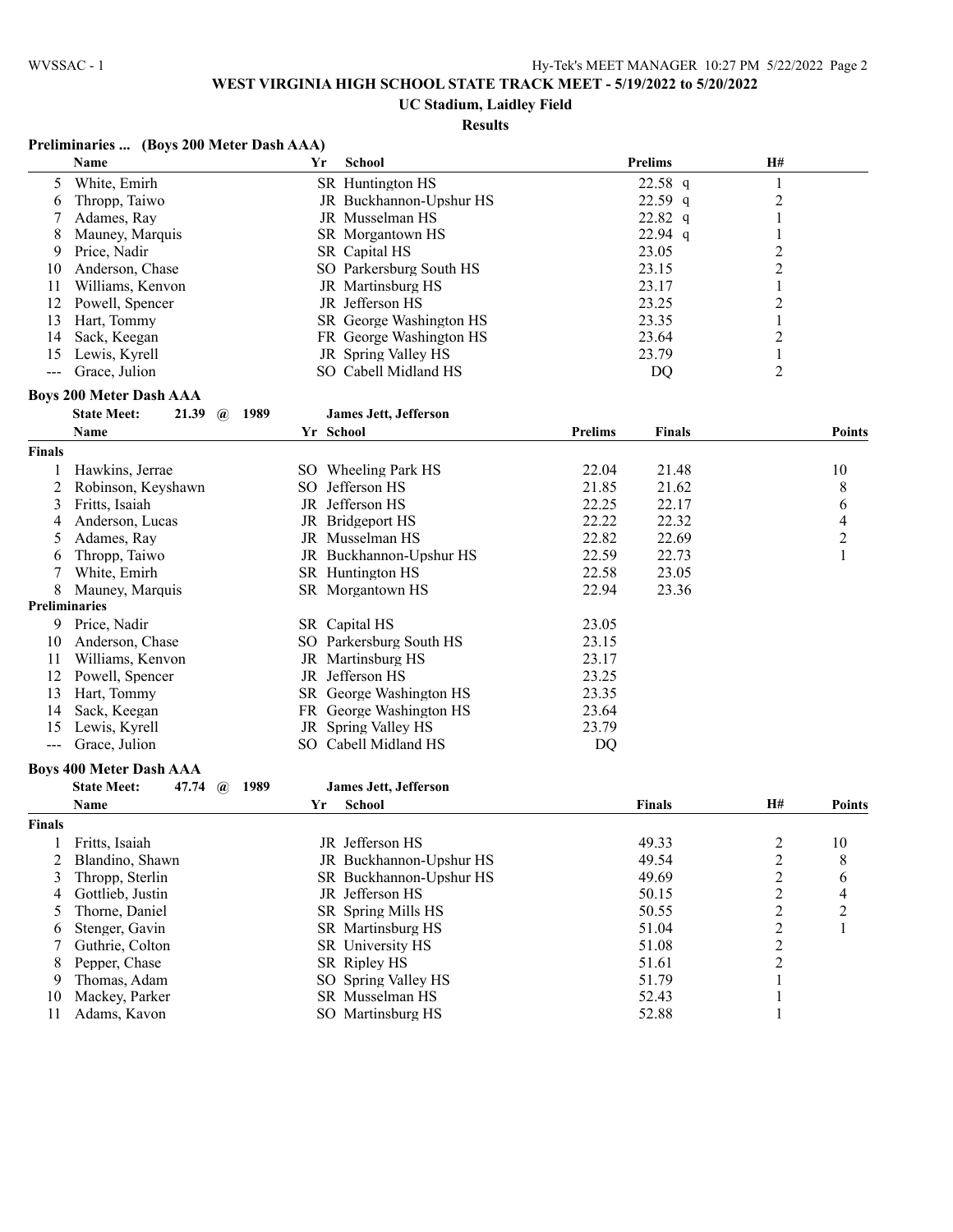### **UC Stadium, Laidley Field**

|               | Finals  (Boys 400 Meter Dash AAA)             |           |                               |               |              |                |
|---------------|-----------------------------------------------|-----------|-------------------------------|---------------|--------------|----------------|
|               | Name                                          | Yr        | School                        | <b>Finals</b> | H#           | <b>Points</b>  |
| 12            | Meadors, Myles                                |           | FR Huntington HS              | 52.94         | 1            |                |
| 13            | Stone, Mackey                                 |           | SR George Washington HS       | 53.11         | $\mathbf{1}$ |                |
| 14            | Moran, Mason                                  |           | SR Cabell Midland HS          | 53.34         | 1            |                |
| 15            | Sack, Keegan                                  |           | FR George Washington HS       | 54.11         |              |                |
| 16            | Wilburn, Ty                                   |           | JR Oak Hill HS                | 54.53         | 1            |                |
|               | <b>Boys 800 Meter Run AAA</b>                 |           |                               |               |              |                |
|               | <b>State Meet:</b><br>1:54.01<br>$\mathbf{a}$ | 5/21/2011 | Jacob Burcham, Cabell Midland |               |              |                |
|               | Name                                          | Yr        | <b>School</b>                 | <b>Finals</b> |              | <b>Points</b>  |
| <b>Finals</b> |                                               |           |                               |               |              |                |
| 1             | Edwards, Larry Josh                           |           | SR University HS              | 1:56.12       |              | 10             |
| 2             | Gillum, Jordan                                |           | JR Buckhannon-Upshur HS       | 1:56.76       |              | 8              |
| 3             | Gottlieb, Justin                              |           | JR Jefferson HS               | 1:57.18       |              |                |
|               |                                               |           | SR Parkersburg HS             | 1:59.17       |              | 6              |
| 4             | Angelos, Franklin                             |           |                               |               |              | 4              |
| 5             | Gibson, Cooper                                |           | SR Cabell Midland HS          | 2:00.15       |              | $\overline{c}$ |
| 6             | Blatt, Tristan                                |           | SO Cabell Midland HS          | 2:01.05       |              | $\mathbf{1}$   |
| 7             | Price, Brock                                  |           | SR University HS              | 2:01.32       |              |                |
| 8             | Blohm, Ryan                                   |           | JR University HS              | 2:04.19       |              |                |
| 9             | Nizami, Jonah                                 |           | JR Wheeling Park HS           | 2:05.35       |              |                |
| 10            | Endres, Noah                                  |           | JR Saint Albans HS            | 2:07.45       |              |                |
| 11            | Core, Preston                                 |           | SR Morgantown HS              | 2:08.98       |              |                |
| 12            | Workman, Zachary                              |           | SO Morgantown HS              | 2:10.72       |              |                |
| 13            | Faunce, Fox                                   |           | SR Jefferson HS               | 2:10.94       |              |                |
| 14            | Gottlieb, Christian                           |           | JR Jefferson HS               | 2:11.58       |              |                |
| 15            | Reese, Jaylon                                 |           | SO South Charleston HS        | 2:14.29       |              |                |
| 16            | Stone, Mackey                                 |           | SR George Washington HS       | 2:18.82       |              |                |
|               | <b>Boys 1600 Meter Run AAA</b>                |           |                               |               |              |                |
|               | <b>State Meet:</b><br>4:08.80<br>$\mathbf{a}$ | 5/21/2011 | Jacob Burcham, Cabell Midland |               |              |                |
|               | Name                                          | Yr        | <b>School</b>                 | <b>Finals</b> |              | <b>Points</b>  |
| Finals        |                                               |           |                               |               |              |                |
| 1             | Edwards, Larry Josh                           |           | SR University HS              | 4:13.30       |              | 10             |
| 2             | Kennedy, Nick                                 |           | JR Hurricane HS               | 4:16.99       |              | 8              |
| 3             | Zundell, Drew                                 |           | SO University HS              | 4:17.44       |              | 6              |
| 4             | Blatt, Tristan                                |           | SO Cabell Midland HS          | 4:17.96       |              | 4              |
| 5             | DeVincent, Rocco                              |           | SR University HS              | 4:19.56       |              | 2              |
| 6             | Angelos, Franklin                             |           | SR Parkersburg HS             | 4:21.07       |              | $\mathbf{1}$   |
| 7             | Kidd, Aaron                                   |           | SO Hurricane HS               | 4:21.32       |              |                |
| 8             | Hudnall, Skylar                               |           | SO Riverside HS               | 4:30.42       |              |                |
| 9             | Steorts, Ty                                   |           | FR Hurricane HS               | 4:32.38       |              |                |
| 10            | Nizami, Jonah                                 |           | JR Wheeling Park HS           | 4:34.97       |              |                |
| 11            | Kneeland, Aiden                               |           | FR Woodrow Wilson HS          | 4:35.94       |              |                |
| 12            | Ashmore, Ben                                  |           | JR Wheeling Park HS           | 4:36.37       |              |                |
| 13            | Schappell, Noah                               |           | JR Washington HS              | 4:38.23       |              |                |
| 14            | Musser, Logan                                 |           | SO Washington HS              | 4:39.18       |              |                |
| 15            | Myers, Conner                                 |           | FR Jefferson HS               | 4:42.57       |              |                |
| 16            | Canaday, Brandon                              |           | SO Woodrow Wilson HS          | 4:43.46       |              |                |
|               |                                               |           |                               |               |              |                |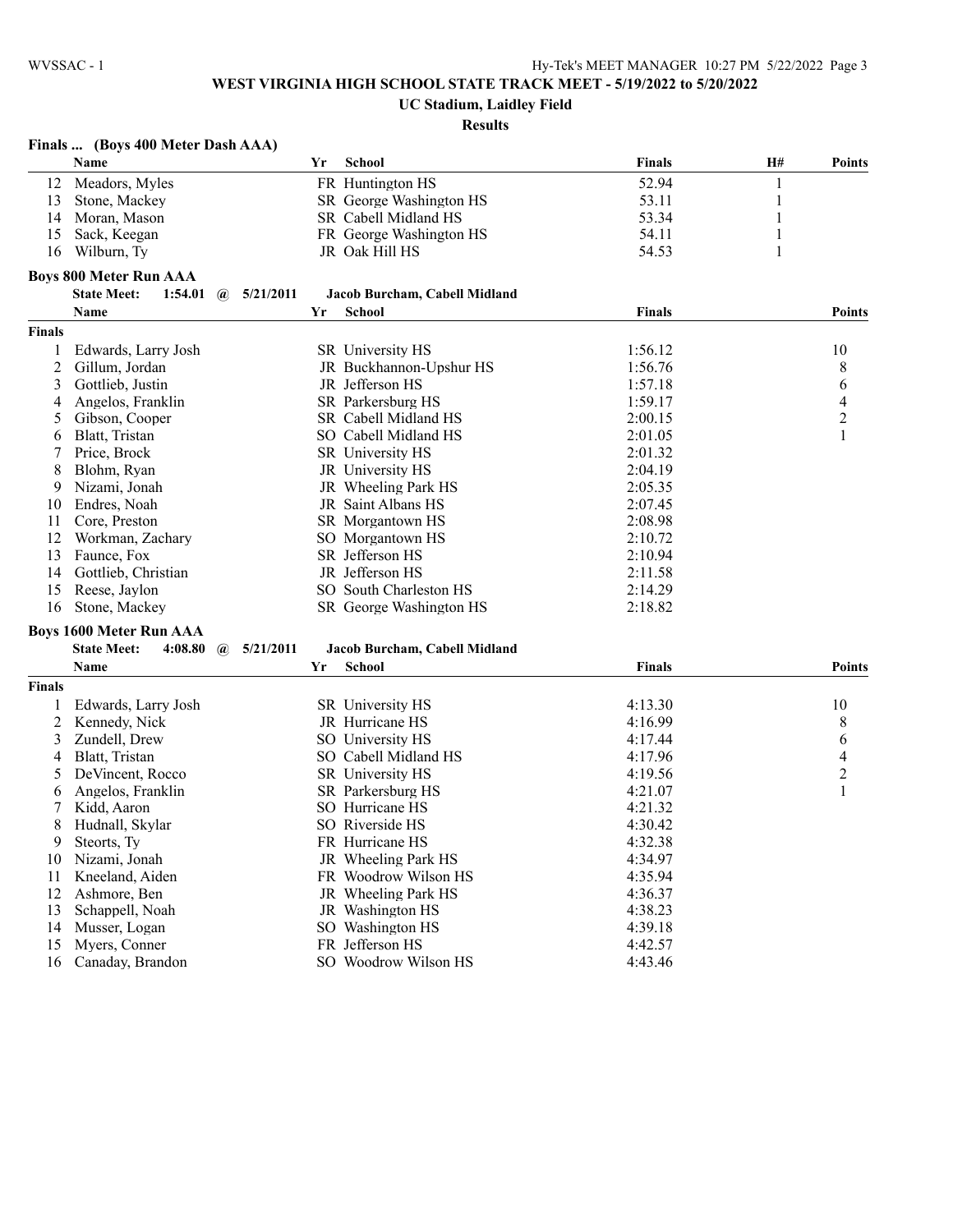### **UC Stadium, Laidley Field**

**Results**

#### **Boys 3200 Meter Run AAA**

|                | <b>State Meet:</b><br>6/11/2021<br>8:52.82 $\omega$ |    | <b>Larry Edwards, University</b>            |                        |                     |                |
|----------------|-----------------------------------------------------|----|---------------------------------------------|------------------------|---------------------|----------------|
|                | Name                                                | Yr | <b>School</b>                               | <b>Finals</b>          |                     | Points         |
| <b>Finals</b>  |                                                     |    |                                             |                        |                     |                |
| 1              | Edwards, Larry Josh                                 |    | SR University HS                            | 9:07.75                |                     | 10             |
| $\overline{c}$ | Steorts, Ty                                         |    | FR Hurricane HS                             | 9:12.89                |                     | 8              |
| 3              | DeVincent, Rocco                                    |    | SR University HS                            | 9:14.77                |                     | 6              |
| 4              | Zundell, Drew                                       |    | SO University HS                            | 9:15.26                |                     | 4              |
| 5              | Kennedy, Nick                                       |    | JR Hurricane HS                             | 9:21.91                |                     | $\overline{c}$ |
| 6              | Kidd, Aaron                                         |    | SO Hurricane HS                             | 9:27.72                |                     | $\mathbf{1}$   |
| 7              | Angelos, Franklin                                   |    | SR Parkersburg HS                           | 9:37.65                |                     |                |
| 8              | DeMoss, Bailey                                      |    | SR Bridgeport HS                            | 9:43.95                |                     |                |
| 9              | Kneeland, Aiden                                     |    | FR Woodrow Wilson HS                        | 9:57.06                |                     |                |
| 10             | Schappell, Noah                                     |    | JR Washington HS                            | 9:59.36                |                     |                |
| 11             | Larsen, John                                        |    | SR Washington HS                            | 10:05.70               |                     |                |
| 12             | Miller, Brady                                       |    | SR Wheeling Park HS                         | 10:07.58               |                     |                |
| 13             | Allen, Mack                                         |    | SR John Marshall HS                         | 10:12.73               |                     |                |
| 14             | Hudnall, Skylar                                     |    | SO Riverside HS                             | 10:15.72               |                     |                |
| 15             | Myers, Conner                                       |    | FR Jefferson HS                             | 10:29.98               |                     |                |
| 16             | Saffouri, Christian                                 |    | SR Woodrow Wilson HS                        | 10:39.92               |                     |                |
|                | <b>Boys 110 Meter Hurdles 39" AAA</b>               |    |                                             |                        |                     |                |
|                | <b>State Meet:</b><br>14.10 $\omega$ 1990           |    | <b>Clint Hayes, Huntington</b>              |                        |                     |                |
|                | <b>Name</b>                                         | Yr | <b>School</b>                               | <b>Prelims</b>         | H#                  |                |
|                | Preliminaries                                       |    |                                             |                        |                     |                |
|                |                                                     |    |                                             | 15.39 Q                |                     |                |
| 1              | Waynick, Noah                                       |    | SR Huntington HS                            | 15.55 Q                | $\overline{c}$<br>1 |                |
| 2<br>3         | Garrett, Donovan<br>Dearth, Jackson                 |    | JR Huntington HS<br>SR Parkersburg South HS | 15.71 Q                | $\overline{2}$      |                |
|                | Alderson, Jacob                                     |    | JR Riverside HS                             | 15.76 Q                | 1                   |                |
| 4              | Cochran, Carter                                     |    | SR Ripley HS                                |                        |                     |                |
| 5              |                                                     |    | SR Musselman HS                             | $15.84$ q              | 1<br>$\overline{2}$ |                |
| 6              | Zilleruelo, Cesar                                   |    |                                             | $15.87$ q              |                     |                |
| 7              | Brinkley, Dominic                                   |    | JR Martinsburg HS                           | 15.96 $q$<br>16.02 $q$ | 1                   |                |
| 8              | Wise, Brayden                                       |    | JR Parkersburg South HS                     |                        | $\overline{c}$      |                |
| 9              | Zuliani, Carter                                     |    | FR Buckhannon-Upshur HS                     | 16.29                  | 1                   |                |
| 10             | Reese, Jarell                                       |    | SO South Charleston HS                      | 16.43                  | $\overline{2}$      |                |
| 11             | Crawford, Avonte                                    |    | FR Huntington HS                            | 16.48                  | 1                   |                |
| 12             | Casdorph, Hayden                                    |    | FR Morgantown HS                            | 16.77                  | 1                   |                |
| 13             | Vaughn, Renick                                      |    | SO Hurricane HS                             | 16.78                  | 1                   |                |
| 14             | Walker, Jake                                        |    | JR Riverside HS                             | 17.57                  | $\overline{c}$      |                |
| 15             | Askin, Steven                                       |    | SO Musselman HS                             | 18.63                  | $\overline{c}$      |                |
| 16             | Hess, Camden                                        |    | JR Bridgeport HS                            | 18.70                  | $\overline{2}$      |                |
|                | $\sim$ $\sim$ $\sim$ $\sim$                         |    |                                             |                        |                     |                |

#### **Boys 110 Meter Hurdles 39" AAA**

|               | <b>State Meet:</b><br>14.10 $\omega$ | 1990 | <b>Clint Haves, Huntington</b> |                |               |               |
|---------------|--------------------------------------|------|--------------------------------|----------------|---------------|---------------|
|               | Name                                 |      | Yr School                      | <b>Prelims</b> | <b>Finals</b> | <b>Points</b> |
| <b>Finals</b> |                                      |      |                                |                |               |               |
|               | Waynick, Noah                        |      | SR Huntington HS               | 15.39          | 15.44         | 10            |
|               | 2 Alderson, Jacob                    |      | JR Riverside HS                | 15.76          | 15.64         |               |
|               | 3 Garrett, Donovan                   |      | JR Huntington HS               | 15.55          | 15.94         | 6             |
|               | 4 Zilleruelo, Cesar                  |      | SR Musselman HS                | 15.87          | 16.00         | 4             |
|               | 5 Dearth, Jackson                    |      | SR Parkersburg South HS        | 15.71          | 16.00         |               |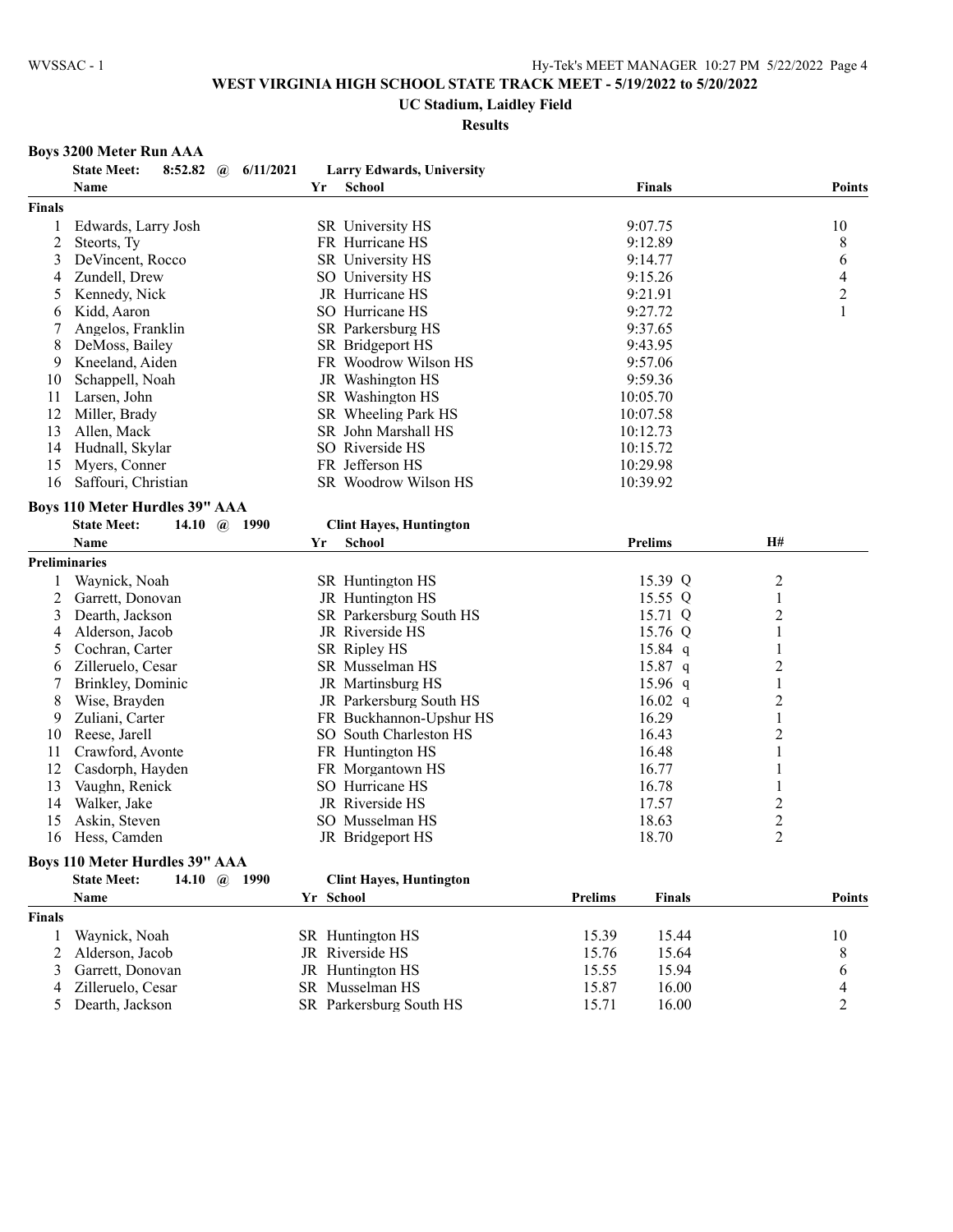**UC Stadium, Laidley Field**

|               | Finals  (Boys 110 Meter Hurdles 39" AAA) |           |                                |                                          |               |                          |               |
|---------------|------------------------------------------|-----------|--------------------------------|------------------------------------------|---------------|--------------------------|---------------|
|               | Name                                     |           | Yr School                      | <b>Prelims</b>                           | <b>Finals</b> |                          | <b>Points</b> |
| 6             | Brinkley, Dominic                        |           | JR Martinsburg HS              | 15.96                                    | 16.05         |                          | 1             |
| 7             | Wise, Brayden                            |           | JR Parkersburg South HS        | 16.02                                    | 16.19         |                          |               |
| 8             | Cochran, Carter                          |           | SR Ripley HS                   | 15.84                                    | 16.33         |                          |               |
|               | <b>Preliminaries</b>                     |           |                                |                                          |               |                          |               |
| 9             | Zuliani, Carter                          |           | FR Buckhannon-Upshur HS        | 16.29                                    |               |                          |               |
| 10            | Reese, Jarell                            |           | SO South Charleston HS         | 16.43                                    |               |                          |               |
| 11            | Crawford, Avonte                         |           | FR Huntington HS               | 16.48                                    |               |                          |               |
| 12            | Casdorph, Hayden                         |           | FR Morgantown HS               | 16.77                                    |               |                          |               |
| 13            | Vaughn, Renick                           |           | SO Hurricane HS                | 16.78                                    |               |                          |               |
| 14            | Walker, Jake                             |           | JR Riverside HS                | 17.57                                    |               |                          |               |
| 15            | Askin, Steven                            |           | SO Musselman HS                | 18.63                                    |               |                          |               |
| 16            | Hess, Camden                             |           | JR Bridgeport HS               | 18.70                                    |               |                          |               |
|               | Boys 300 Meter Hurdles 36" AAA           |           |                                |                                          |               |                          |               |
|               | <b>State Meet:</b><br>37.40 @ 1990       |           | <b>Clint Hayes, Huntington</b> |                                          |               |                          |               |
|               | Name                                     | Yr        | <b>School</b>                  |                                          | <b>Finals</b> | H#                       | <b>Points</b> |
| Finals        |                                          |           |                                |                                          |               |                          |               |
|               |                                          |           |                                |                                          |               |                          |               |
| 1             | Waynick, Noah                            |           | SR Huntington HS               |                                          | 39.75         | $\overline{\mathbf{c}}$  | 10            |
| 2             | Guthrie, Colton                          |           | SR University HS               |                                          | 40.15         | $\overline{c}$           | 8             |
| 3             | Creel, Gage                              |           | SR Hedgesville HS              |                                          | 40.19         | $\overline{c}$           | 6             |
| 4             | Smith, Kanye                             |           | SR Hedgesville HS              |                                          | 40.37         | $\overline{c}$           | 4             |
| 5             | Tadros, Alex                             |           | JR Morgantown HS               |                                          | 40.68         | $\overline{c}$           | 2             |
| 6             | Brown, Chase                             |           | SR Jefferson HS                |                                          | 40.81         | $\overline{c}$           | 1             |
| 7             | Dearth, Jackson                          |           | SR Parkersburg South HS        |                                          | 40.98         | $\overline{c}$           |               |
| 8             | Arthur, Scout                            |           | SR Huntington HS               |                                          | 41.85         | $\overline{c}$           |               |
| 9             | Reese, Jarell                            |           | SO South Charleston HS         |                                          | 42.33         | 1                        |               |
| 10            | Leonard, Reis                            |           | JR Buckhannon-Upshur HS        |                                          | 42.76         | 1                        |               |
| 11            | Hayes, Jack                              |           | SR Oak Hill HS                 |                                          | 43.19         | 1                        |               |
| 12            | Green, Caleb                             |           | SO Spring Mills HS             |                                          | 43.85         | 1                        |               |
| 13            | Culicerto, Cale                          |           | SO Bridgeport HS               |                                          | 44.16         | 1                        |               |
| 14            | Burdette, Ethan                          |           | SR George Washington HS        |                                          | 44.86         | 1                        |               |
| 15            | Moore, Jacob                             |           | SO Parkersburg HS              |                                          | 45.23         | $\mathbf{1}$             |               |
| 16            | Ott, Anthony                             |           | SO Parkersburg South HS        |                                          | 45.65         | 1                        |               |
|               | <b>Boys 4x100 Meter Relay AAA</b>        |           |                                |                                          |               |                          |               |
|               | <b>State Meet:</b><br>42.20 $(a)$        | 5/19/2012 | Jefferson HS, Jefferson        |                                          |               |                          |               |
|               |                                          |           |                                | A Lai-Fang, T Lambert, R Newman, D Price |               |                          |               |
|               | <b>Team</b>                              |           | Relay                          |                                          | <b>Finals</b> | H#                       | <b>Points</b> |
| <b>Finals</b> |                                          |           |                                |                                          |               |                          |               |
| 1             | Jefferson HS                             |           |                                |                                          | 42.52         | $\overline{2}$           | 10            |
|               | 1) Shelton, Caleb SO                     |           | 2) Fritts, Isaiah JR           | 3) Powell, Spencer JR                    |               | 4) Robinson, Keyshawn SO |               |
|               | 2 Musselman HS                           |           |                                |                                          | 42.79         | 2                        | 8             |
|               | 1) Newcome, Wyatt SR                     |           | 2) Sturba, Jacob SR            | 3) Hosby, Ty SR                          |               | 4) Adames, Ray JR        |               |
|               | 3 Wheeling Park HS                       |           |                                |                                          | 43.29         | 2                        | 6             |
|               | 1) Canestraro, Alex SR                   |           | 2) Bryan, Christian JR         | 3) Stephens, Keohn SO                    |               | 4) Hawkins, Jerrae SO    |               |
|               | 4 Martinsburg HS                         |           |                                |                                          | 43.41         | 2                        | 4             |
|               | 1) Fisher, Andrew JR                     |           | 2) Walker, Kai SR              | 3) Williams, Kenvon JR                   |               | 4) Barrick, Jacob SR     |               |
|               | Buckhannon-Upshur HS                     |           |                                |                                          | 43.96         | 2                        | 2             |
|               | 1) Blandino, Shawn JR                    |           | 2) Thropp, Sterlin SR          | 3) Thropp, Taiwo JR                      |               | 4) Snyder, Camden SR     |               |
| 6             | Huntington HS                            |           |                                |                                          | 44.01         | 2                        | 1             |
|               | 1) Kelly, Kei-Val JR                     |           | 2) Jackson, Zah Trelio FR      | 3) Jackson, Johnathan SO                 |               | 4) White, Emirh SR       |               |
|               |                                          |           |                                |                                          |               |                          |               |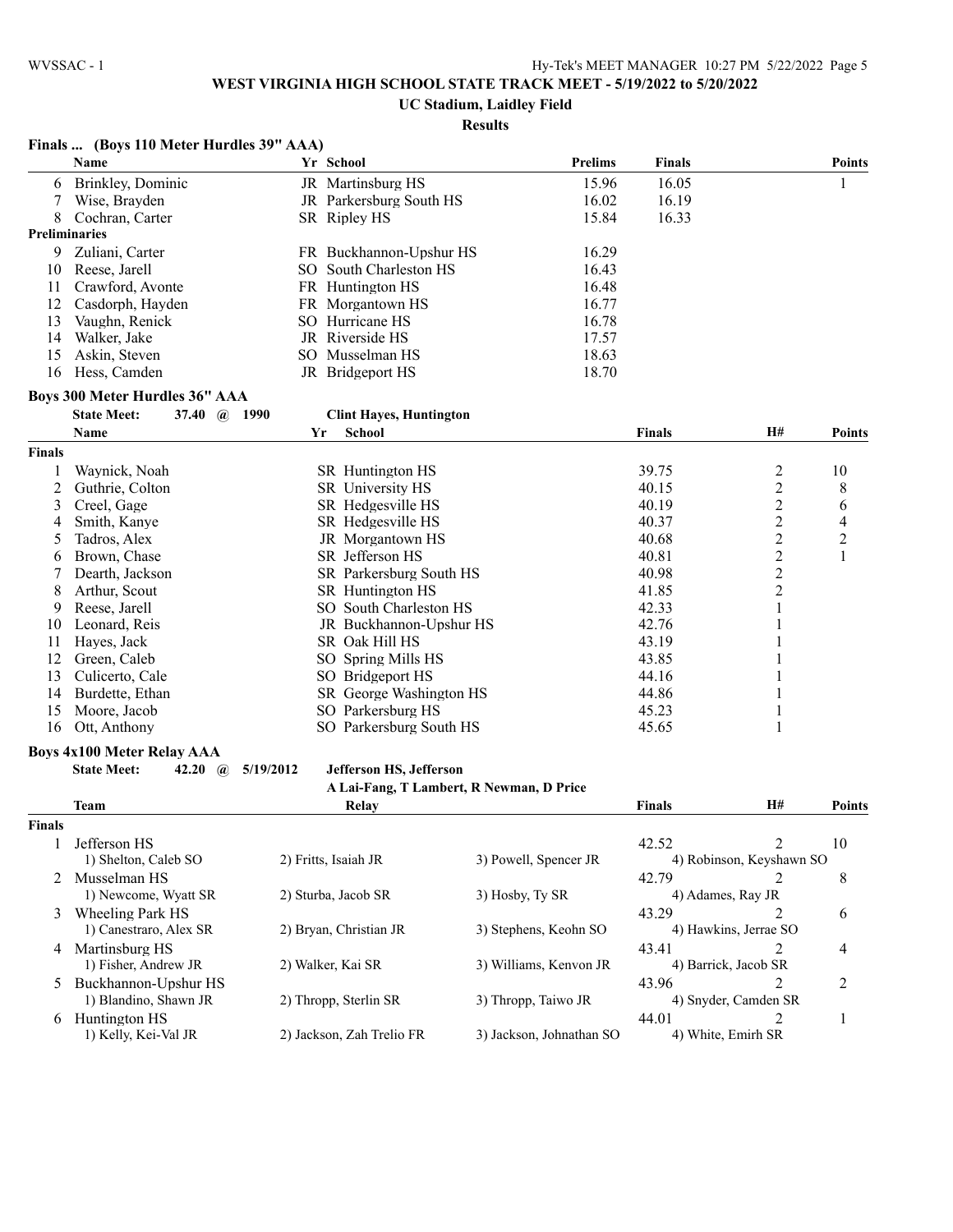### **UC Stadium, Laidley Field**

### **Results**

### **Finals ... (Boys 4x100 Meter Relay AAA)**

|     | Team                     | Relay                    |                          | Finals     | <b>H#</b>                     | <b>Points</b> |
|-----|--------------------------|--------------------------|--------------------------|------------|-------------------------------|---------------|
|     | Bridgeport HS            |                          |                          | 44.11      |                               |               |
|     | 1) Jeffers, Timothy FR   | 2) Miller, Andy SR       | 3) Lhotsky, Nathan JR    |            | 4) Anderson, Lucas JR         |               |
| 8   | Morgantown HS            |                          |                          | 44.46      | $\mathfrak{D}_{\mathfrak{p}}$ |               |
|     | 1) Nenebi, Charlie JR    | 2) Fink, Alex FR         | 3) Brooks, Braedon SR    |            | 4) Mauney, Marquis SR         |               |
| 9   | Greenbrier East HS       |                          |                          | 44.47      |                               |               |
|     | 1) McCallister, Lucas JR | 2) Hollinghead, Jaden JR | 3) Patton, Zach SR       |            | 4) Cole, Micah SR             |               |
| 10  | Woodrow Wilson HS        |                          |                          | 44.59      |                               |               |
|     | 1) Kimble, Ty'lai JR     | 2) Grayton, James SR     | 3) Stewart, Christian FR |            | 4) Martin, Stanley SR         |               |
| 11  | Hurricane HS             |                          |                          | 45.00      |                               |               |
|     | 1) Montgomery, Heath JR  | 2) Nester, Brayden SO    | 3) Jeffrey, Jakeb SO     |            | 4) Newhouse, Jack SR          |               |
| 12  | Riverside HS             |                          |                          | 45.19      |                               |               |
|     | 1) Lewis, Cameron JR     | 2) Devault, Dalton JR    | 3) Ward, Braydin JR      |            | 4) Baria, Andrew JR           |               |
| 13  | Oak Hill HS              |                          |                          | 45.35      |                               |               |
|     | 1) Hayes, Jack SR        | 2) Workman, Colton SR    | 3) Farrow, Leonard SR    |            | 4) Brooks, Conlon FR          |               |
| 14  | Hampshire HS             |                          |                          | 45.46      |                               |               |
|     | 1) Michael, Devin FR     | 2) Anderson, Jacob JR    | 3) Hott, Gavin JR        |            | 4) Lathan, Terry SR           |               |
| 15  | Cabell Midland HS        |                          |                          | 46.36      |                               |               |
|     | 1) Branch, Jayden SO     | 2) Southworth, Chance FR | 3) Jones, Curtis SO      |            | 4) Grace, Julion SO           |               |
| --- | Capital HS               |                          |                          | <b>DNF</b> |                               |               |
|     | 1) Tiggle, Trenton JR    | 2) Johnson, Kevin JR     | 3) Murray, Zyon SR       |            | 4) Price, Nadir SR            |               |

**Boys 4x200 Meter Relay AAA**<br>State Meet: 1:27.88 @ 1987

**State Meet: 1:27.88 @ 1987 Woodrow Wilson, Woodrow Wilson**

**K Steelman, T Nichols, T. Lawson, A Gray**

|               | <b>Team</b>            | Relay                     |                          | <b>Finals</b>        | H#                          | Points |
|---------------|------------------------|---------------------------|--------------------------|----------------------|-----------------------------|--------|
| <b>Finals</b> |                        |                           |                          |                      |                             |        |
|               | Jefferson HS           |                           |                          | 1:27.80 $@$          | 2                           | 10     |
|               | 1) Shelton, Caleb SO   | 2) Robinson, Keyshawn SO  | 3) Powell, Spencer JR    | 4) Fritts, Isaiah JR |                             |        |
|               | Musselman HS           |                           |                          | 1:29.53              | 2                           | 8      |
|               | 1) Newcome, Wyatt SR   | 2) Sturba, Jacob SR       | 3) Hosby, Ty SR          | 4) Adames, Ray JR    |                             |        |
| 3             | Buckhannon-Upshur HS   |                           |                          | 1:29.95              | 2                           | 6      |
|               | 1) Snyder, Camden SR   | 2) Blandino, Shawn JR     | 3) Thropp, Sterlin SR    |                      | 4) Thropp, Taiwo JR         |        |
|               | Huntington HS          |                           |                          | 1:30.91              |                             | 4      |
|               | 1) Kelly, Kei-Val JR   | 2) Johnson, Michael SO    | 3) Jackson, Johnathan SO | 4) White, Emirh SR   |                             |        |
| 5.            | Parkersburg South HS   |                           |                          | 1:31.67              |                             | 2      |
|               | 1) Parsons, Zachary JR | 2) Guinn, Xander SO       | 3) Sands, Gunner SR      |                      | 4) Anderson, Chase SO       |        |
| 6             | Wheeling Park HS       |                           |                          | 1:31.88              | 2                           | 1      |
|               | 1) Bryan, Christian JR | 2) Zelaski, Isaiah JR     | 3) Canestraro, Alex SR   |                      | 4) Hawkins, Jerrae SO       |        |
|               | Martinsburg HS         |                           |                          | 1:31.94              |                             |        |
|               | 1) Williams, Kenvon JR | 2) Williams, Malachi SO   | 3) Fisher, Andrew JR     |                      | 4) Stenger, Gavin SR        |        |
| 8             | Oak Hill HS            |                           |                          | 1:32.47              |                             |        |
|               | 1) Wilburn, Ty JR      | 2) Farrow, Leonard SR     | 3) Workman, Colton SR    |                      | 4) Brooks, Conlon FR        |        |
| 9             | Spring Valley HS       |                           |                          | 1:32.81              |                             |        |
|               | 1) Thomas, Adam SO     | 2) Ambercrombie, Jalyn FR | 3) Keesee, Kyndon JR     | 4) Lewis, Kyrell JR  |                             |        |
| 10            | Woodrow Wilson HS      |                           |                          | 1:32.99              |                             |        |
|               | 1) Kimble, Ty'lai JR   | 2) Grayton, James SR      | 3) Ray, Konner FR        |                      | 4) Martin, Stanley SR       |        |
| 11            | Morgantown HS          |                           |                          | 1:33.29              | $\mathcal{D}_{\mathcal{L}}$ |        |
|               | 1) Nenebi, Charlie JR  | 2) Shepherd, Noah JR      | 3) Brooks, Braedon SR    |                      | 4) Mauney, Marquis SR       |        |
| 12            | Spring Mills HS        |                           |                          | 1:33.50              |                             |        |
|               | 1) Ibeele, Kenneth SO  | 2) Davis, Tristan SO      | 3) Green, Caleb SO       |                      | 4) Thorne, Daniel SR        |        |
| 13            | Cabell Midland HS      |                           |                          | 1:33.97              |                             |        |
|               | 1) Moran, Mason SR     | 2) Bowen, Caden SO        | 3) Jones, Curtis SO      | 4) Grace, Julion SO  |                             |        |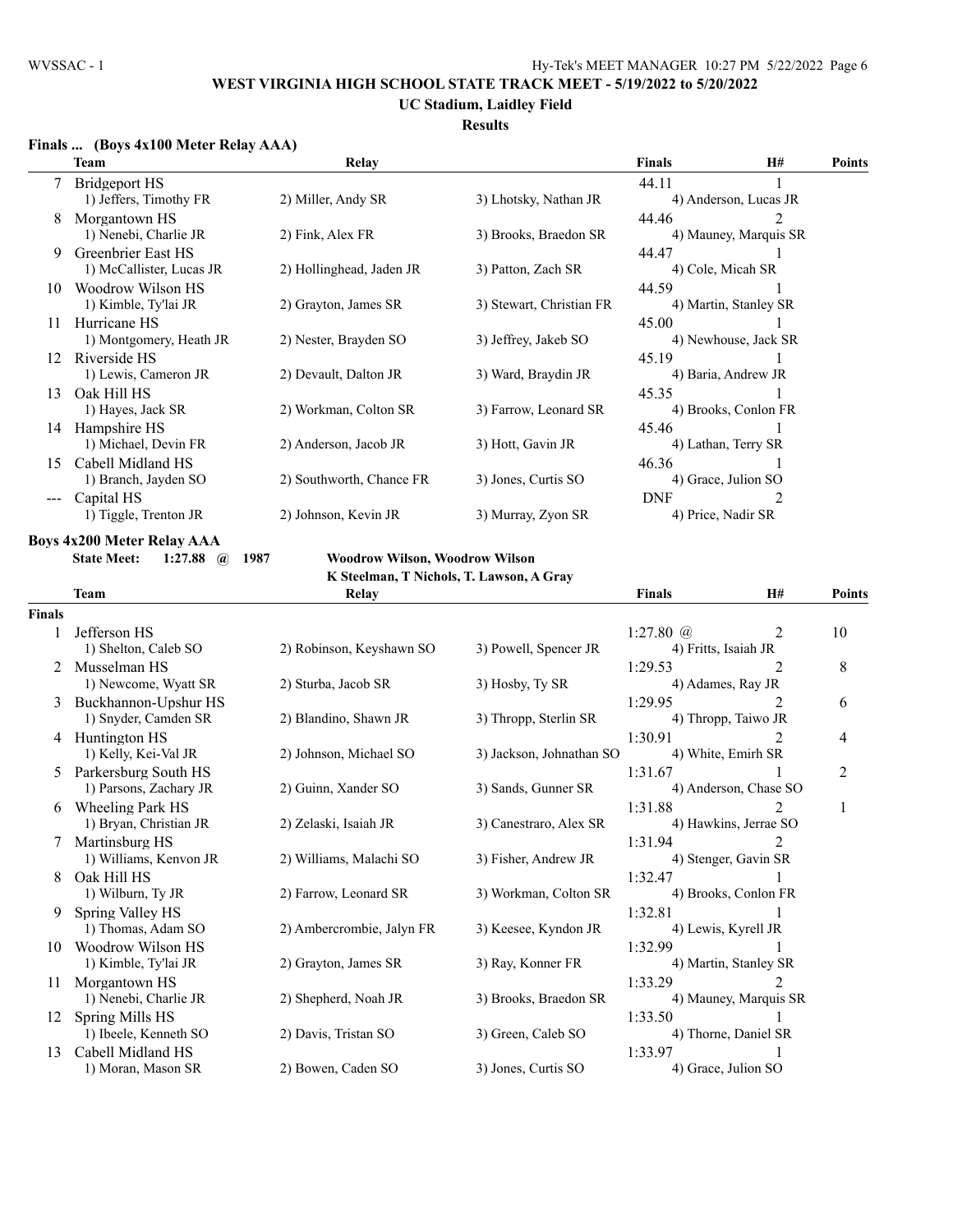**Finals ... (Boys 4x200 Meter Relay AAA)**

### **WEST VIRGINIA HIGH SCHOOL STATE TRACK MEET - 5/19/2022 to 5/20/2022**

**UC Stadium, Laidley Field**

#### **Results**

|               | Team                                          | <b>Relay</b>                                   |                                        | <b>Finals</b>  | H#                     | <b>Points</b> |
|---------------|-----------------------------------------------|------------------------------------------------|----------------------------------------|----------------|------------------------|---------------|
|               | 14 Hurricane HS                               |                                                |                                        | 1:34.86        | 1                      |               |
|               | 1) Montgomery, Heath JR                       | 2) Jeffrey, Jakeb SO                           | 3) Murrell, Bryson JR                  |                | 4) Newhouse, Jack SR   |               |
| 15            | Hampshire HS                                  |                                                |                                        | 1:34.98        | 1                      |               |
|               | 1) Lathan, Terry SR                           | 2) Hott, Gavin JR                              | 3) Burkett, Ethan JR                   |                | 4) Anderson, Jacob JR  |               |
| $- - -$       | Capital HS                                    |                                                |                                        | D <sub>O</sub> | $\mathfrak{D}$         |               |
|               | 1) Lloyd, Devaun SR                           | 2) Price, Nadir SR                             | 3) Johnson, Kevin JR                   |                | 4) Murray, Zyon SR     |               |
|               | <b>Boys 4x400 Meter Relay AAA</b>             |                                                |                                        |                |                        |               |
|               | <b>State Meet:</b><br>3:22.90 $\omega$        | 1980<br><b>Wheeling Park HS, Wheeling Park</b> |                                        |                |                        |               |
|               |                                               |                                                | D Jones, R Robertson, V Banks, D Amend |                |                        |               |
|               | <b>Team</b>                                   | Relay                                          |                                        | <b>Finals</b>  | <b>H#</b>              | <b>Points</b> |
|               |                                               |                                                |                                        |                |                        |               |
| <b>Finals</b> |                                               |                                                |                                        |                |                        |               |
| $\mathbf{1}$  | Buckhannon-Upshur HS                          |                                                |                                        | 3:25.26        | $\overline{2}$         | 10            |
|               | 1) Blandino, Shawn JR                         | 2) Thropp, Sterlin SR                          | 3) Larcher, Julien SR                  |                | 4) Gillum, Jordan JR   |               |
| 2             | Jefferson HS                                  |                                                |                                        | 3:29.23        | 2                      | 8             |
|               | 1) Roper, Tay'Shaun FR                        | 2) Gottlieb, Christian JR                      | 3) Brown, Chase SR                     |                | 4) Gottlieb, Justin JR |               |
| 3             | University HS                                 |                                                |                                        | 3:30.53        | 2                      | 6             |
|               | 1) DeVincent, Rocco SR                        | 2) Zundell, Drew SO                            | 3) Edwards, Larry Josh SR              |                | 4) Guthrie, Colton SR  |               |
|               | 4 Martinsburg HS                              | 2) Williams, Malachi SO                        |                                        | 3:32.53        | 4) Fisher, Andrew JR   | 4             |
|               | 1) Adams, Kavon SO                            |                                                | 3) Stenger, Gavin SR                   |                |                        |               |
| 5             | Morgantown HS                                 |                                                |                                        | 3:33.65        | $\overline{2}$         | 2             |
|               | 1) Tadros, Alex JR                            | 2) Mudry, Brady SR                             | 3) Workman, Zachary SO                 |                | 4) Core, Preston SR    |               |
|               | 6 Hedgesville HS                              |                                                |                                        | 3:34.63        | 2                      | $\mathbf{1}$  |
|               | 1) Creel, Gage SR                             | 2) Johnson, Myles SO                           | 3) Gagum, Dominick FR                  |                | 4) Smith, Kanye SR     |               |
| 7             | Musselman HS                                  |                                                |                                        | 3:36.73        | 1                      |               |
|               | 1) Ritter, Jacob JR                           | 2) Moss, Zakkary SR                            | 3) Zepeda, David SO                    |                | 4) Mackey, Parker SR   |               |
| 8             | Cabell Midland HS<br>1) Moran, Mason SR       | 2) Grace, Julion SO                            | 3) Bowen, Caden SO                     | 3:37.25        | 4) Gibson, Cooper SR   |               |
|               |                                               |                                                |                                        |                |                        |               |
| 9             | George Washington HS<br>1) Sack, Keegan FR    | 2) Williams, Jack JR                           | 3) Goodwin, Wesley SO                  | 3:37.71        | 4) Stone, Mackey SR    |               |
|               |                                               |                                                |                                        |                |                        |               |
|               | 10 Parkersburg South HS<br>1) Ott, Anthony SO | 2) Sands, Gunner SR                            | 3) Dearth, Jackson SR                  | 3:38.82        | 4) Anderson, Chase SO  |               |
|               | Ripley HS                                     |                                                |                                        | 3:39.14        | 2                      |               |
| 11            | 1) Pepper, Chase SR                           | 2) Harvey, Jake SR                             | 3) Kessell, Noah SR                    |                | 4) Domico, Aydin SO    |               |
|               | 12 Wheeling Park HS                           |                                                |                                        | 3:40.52        |                        |               |
|               | 1) Canestraro, Alex SR                        | 2) Miller, Eli JR                              | 3) Nizami, Jonah JR                    |                | 4) Bryan, Christian JR |               |
| 13            | Spring Valley HS                              |                                                |                                        | 3:41.22        |                        |               |
|               | 1) Fuller, Bryce FR                           | 2) Pulley, Britton SO                          | 3) Lewis, Kyrell JR                    |                | 4) Thomas, Adam SO     |               |
|               | 14 Spring Mills HS                            |                                                |                                        | 3:43.09        | 2                      |               |
|               | 1) Weber, Brady SO                            | 2) Brown, Ian SR                               | 3) Langkeit, Jonus JR                  |                | 4) Thorne, Daniel SR   |               |
| 15            | Woodrow Wilson HS                             |                                                |                                        | 3:49.64        |                        |               |
|               | 1) Canaday, Brandon SO                        | 2) Hefferman, Kellan FR                        | 3) Grayton, James SR                   |                | 4) Martin, Stanley SR  |               |
|               |                                               |                                                |                                        |                |                        |               |

### **Boys 4x800 Meter Relay AAA**

**State Meet: 7:49.84 @ 5/17/2013 Cabell Midland HS, Cabell Midland**

**A Campbell, M Dino, B Lawhon, J Burcham**

|               | Team                   | Relay               |                        | Finals                    | Points |
|---------------|------------------------|---------------------|------------------------|---------------------------|--------|
| <b>Finals</b> |                        |                     |                        |                           |        |
|               | University HS          |                     |                        | 8:00.60                   | 10     |
|               | 1) Blohm, Ryan JR      | 2) Zundell, Drew SO | 3) DeVincent, Rocco SR | 4) Price, Brock SR        |        |
|               | Jefferson HS           |                     |                        | 8:13.44                   |        |
|               | 1) Gottlieb, Justin JR | 2) Faunce, Fox SR   | 3) Myers, Conner FR    | 4) Gottlieb, Christian JR |        |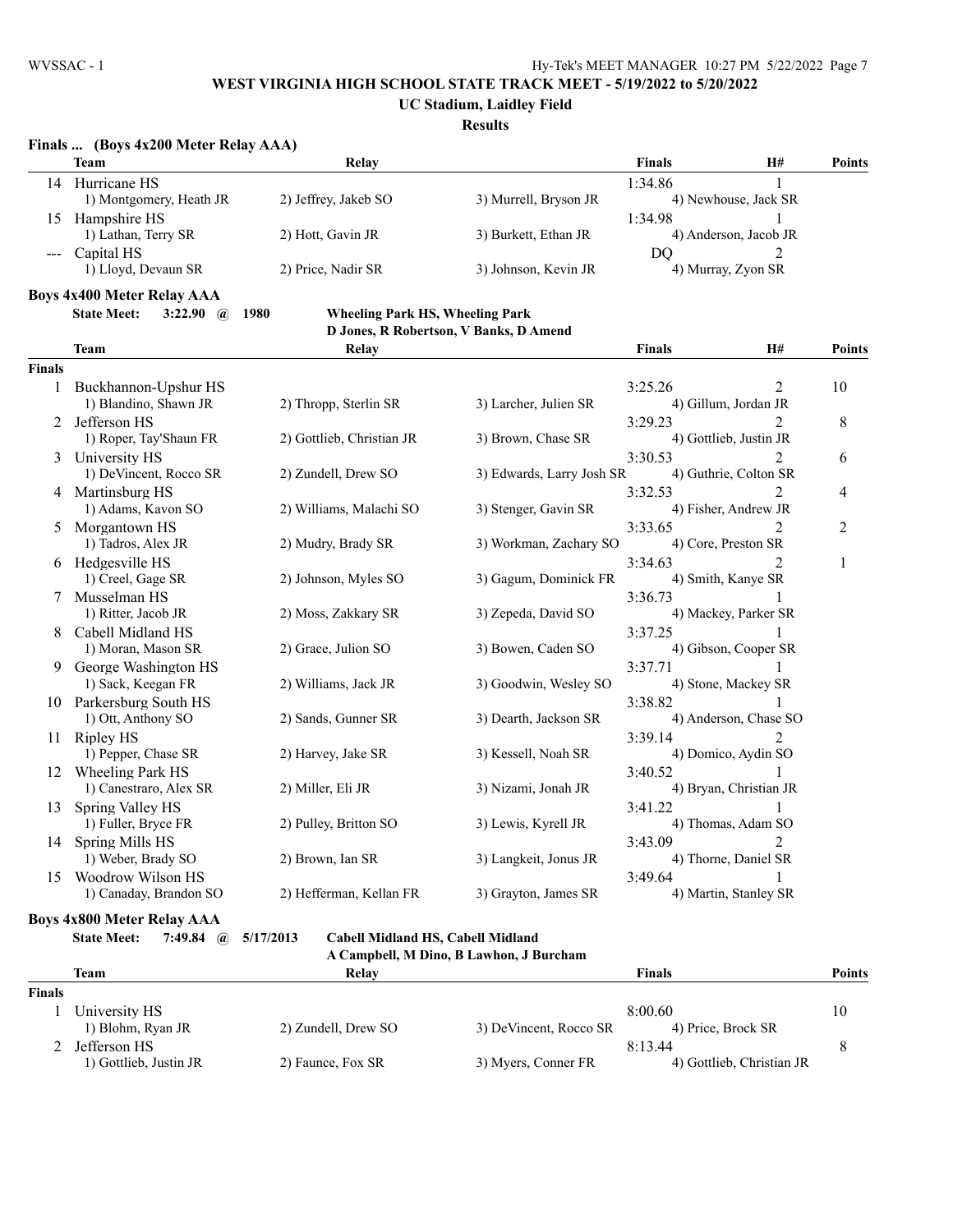### **UC Stadium, Laidley Field**

### **Results**

### **Finals ... (Boys 4x800 Meter Relay AAA)**

|    | <b>Team</b>                           | Relay                   |                         | <b>Finals</b>                    | <b>Points</b>  |
|----|---------------------------------------|-------------------------|-------------------------|----------------------------------|----------------|
| 3  | Morgantown HS                         |                         |                         | 8:13.91                          | 6              |
|    | 1) Mudry, Brady SR                    | 2) Ryan, Vincent SR     | 3) Workman, Zachary SO  | 4) Core, Preston SR              |                |
| 4  | Buckhannon-Upshur HS                  |                         |                         | 8:15.18                          | 4              |
|    | 1) Waggy, Jack FR                     | 2) Leonard, Reis JR     | 3) Gillum, Jordan JR    | 4) Larcher, Julien SR            |                |
| 5  | Hurricane HS                          |                         |                         | 8:22.40                          | $\overline{c}$ |
|    | 1) Hanshaw, Case JR                   | 2) Dawkins, Brady JR    | 3) Hall, Chris JR       | 4) Kennedy, Nick JR              |                |
| 6  | Cabell Midland HS                     |                         |                         | 8:27.14                          | 1              |
|    | 1) Blatt, Tristan SO                  | 2) Bailey, Jared JR     | 3) Gibson, James JR     | 4) Gibson, Cooper SR             |                |
|    | George Washington HS                  |                         |                         | 8:28.35                          |                |
|    | 1) Goldman, Crawford FR               | 2) Graham, Luke SR      | 3) Rogers, Aidan SO     | 4) Stone, Mackey SR              |                |
| 8  | Wheeling Park HS                      |                         |                         | 8:46.10                          |                |
|    | 1) Ashmore, Ben JR                    | 2) Miller, Eli JR       | 3) Franke, Seth SO      | 4) Miller, Brady SR              |                |
| 9  | Martinsburg HS                        |                         |                         | 8:48.66                          |                |
|    | 1) Boulware, Chance SR                | 2) Burdiss, Heath SR    | 3) Szabo, Nicolas SR    | 4) Lamp, Jon SR                  |                |
| 10 | Bridgeport HS                         |                         |                         | 8:51.04                          |                |
|    | 1) Dodson, Sam SO                     | 2) DeMoss, Bailey SR    | 3) Goddard, Joseph SR   | 4) Tichenor, Gavin SR            |                |
| 11 | Parkersburg South HS                  |                         |                         | 8:55.22                          |                |
|    | 1) Ott, Anthony SO                    | 2) Wigal, Alexander FR  | 3) Wilson, Kameron SO   | 4) Akers, Caleb SR               |                |
| 12 | Washington HS<br>1) Larsen, John SR   | 2) Locarnini, Daniel JR | 3) Musser, Logan SO     | 8:58.79<br>4) Schappell, Noah JR |                |
|    |                                       |                         |                         | 9:06.89                          |                |
| 13 | Spring Mills HS<br>1) Stine, Tyler SR | 2) Park, John FR        | 3) Langkeit, Jonus JR   | 4) Brown, Ian SR                 |                |
|    | Saint Albans HS                       |                         |                         | <b>DNF</b>                       |                |
|    | 1) Endres, Noah JR                    | 2) Lavender, Josiah SO  | 3) VanBibber, Ryan FR   | 4) Payne, John SR                |                |
|    | Woodrow Wilson HS                     |                         |                         | DO                               |                |
|    | 1) Cormack, Josh SO                   | 2) Canaday, Brandon SO  | 3) Hefferman, Kellan FR | 4) Kneeland, Aiden FR            |                |
|    | Musselman HS                          |                         |                         | DQ                               |                |
|    | 1) Ritter, Jacob JR                   | 2) Moss, Justin SO      | 3) Zepeda, David SO     | 4) Mackey, Parker SR             |                |
|    |                                       |                         |                         |                                  |                |

#### **Boys 4x110 Meter Shuttle Hurdle AAA**

#### **State Meet: 55.86 @ 1982 Woodrow Wilson, Woodrow Wilson**

# **V. Knight, W. Cousins, S. Kidd, Brown**

|               | Team                       | Relay                  |                         | <b>Finals</b>           | <b>H#</b>              | <b>Points</b> |
|---------------|----------------------------|------------------------|-------------------------|-------------------------|------------------------|---------------|
| <b>Finals</b> |                            |                        |                         |                         |                        |               |
|               | Musselman HS               |                        |                         | 56.70                   | 4                      | 10            |
|               | 1) Newcome, Wyatt SR       | 2) Hosby, Ty SR        | 3) Zilleruelo, Cesar SR |                         | 4) Sturba, Jacob SR    |               |
|               | Parkersburg South HS       |                        |                         | 58.23                   | 4                      | 8             |
|               | 1) Dearth, Jackson SR      | 2) Jones, Miciah JR    | 3) Wise, Brayden JR     |                         | 4) Parsons, Zachary JR |               |
| 3             | Huntington HS              |                        |                         | 58.35                   | 4                      | 6             |
|               | 1) Garrett, Donovan JR     | 2) Veazy, Cam SO       | 3) Arthur, Scout SR     |                         | 4) Waynick, Noah SR    |               |
|               | Bridgeport HS              |                        |                         | 58.47                   | 3                      | 4             |
|               | 1) Hess, Camden JR         | 2) Lhotsky, Nathan JR  | 3) Anderson, Lucas JR   |                         | 4) Martin, Tyler JR    |               |
|               | Jefferson HS               |                        |                         | 1:00.09                 | 3                      | 2             |
|               | 1) Brown, Chase SR         | 2) Wilberger, Jared SO | 3) Dagg, Tabor SR       |                         | 4) Winbush, Chase SR   |               |
| 6             | Morgantown HS              |                        |                         | 1:00.26                 |                        |               |
|               | 1) Lawrence, Jarrett SR    | 2) Meyer, Jacob FR     | 3) Tadros, Alex JR      |                         | 4) Casdorph, Hayden FR |               |
|               | Woodrow Wilson HS          |                        |                         | 1:02.12                 | 4                      |               |
|               | 1) Kimble, Ty'lai JR       | 2) Cook, Keenan SR     | 3) Muktar, Ryan SO      |                         | 4) Staples, MJ FR      |               |
| 8             | Martinsburg HS             |                        |                         | 1:02.73                 | 3                      |               |
|               | 1) Stinchcomb, Jonathan JR | 2) Herring, Brayden JR | 3) Marple, Benson SO    | 4) Brinkley, Dominic JR |                        |               |
| 9             | Hurricane HS               |                        |                         | 1:03.88                 | 2                      |               |
|               | 1) Tate, Justin JR         | 2) Tidd, Max FR        | 3) Smith, Jai'Den FR    |                         | 4) Vaughn, Renick SO   |               |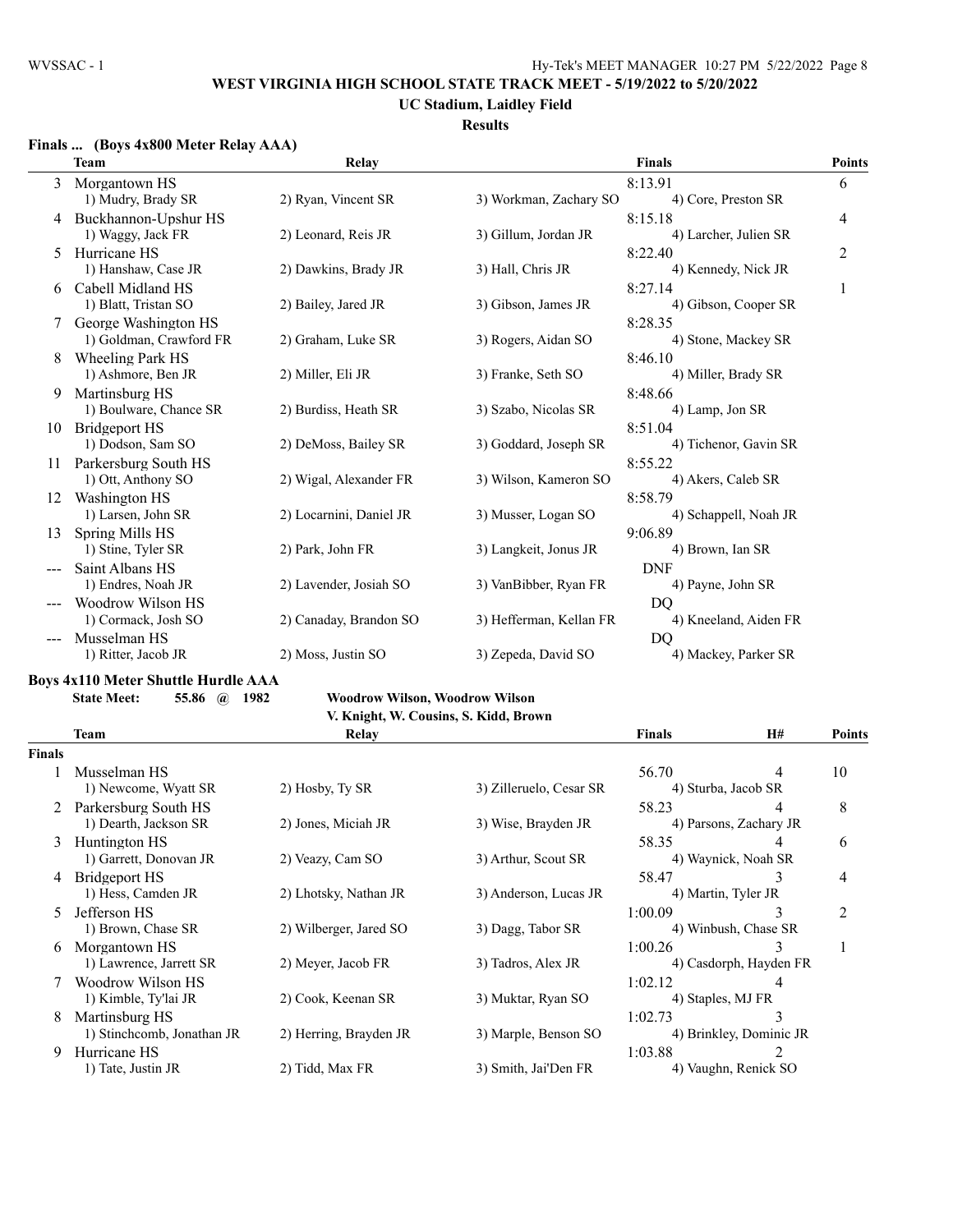**UC Stadium, Laidley Field**

|               | Finals  (Boys 4x110 Meter Shuttle Hurdle AAA)  |                                         |                         |               |                       |                |
|---------------|------------------------------------------------|-----------------------------------------|-------------------------|---------------|-----------------------|----------------|
|               | <b>Team</b>                                    | Relay                                   |                         | <b>Finals</b> | H#                    | <b>Points</b>  |
| 10            | Washington HS                                  |                                         |                         | 1:04.32       | $\overline{2}$        |                |
|               | 1) Larsen, Jaden SR                            | 2) Vrobel, Joseph JR                    | 3) Lamp, Zander JR      |               | 4) Sharp, Austin SR   |                |
| 11            | South Charleston HS                            |                                         |                         | 1:06.87       |                       |                |
|               | 1) Mace, Cameron JR                            | 2) Reynolds, Caleb JR                   | 3) Johnson, Wyatt JR    |               | 4) Reese, Jarell SO   |                |
| 12            | George Washington HS                           |                                         |                         | 1:07.07       |                       |                |
|               | 1) Burdette, Ethan SR                          | 2) Suthers, Ray SR                      | 3) Parker, Landen SO    |               | 4) Morris, Jack SR    |                |
| 13            | Spring Mills HS                                |                                         |                         | 1:08.70       | 1                     |                |
|               | 1) Green, Caleb SO                             | 2) Lind, Gavin SO                       | 3) Butler, Sebastian SO |               | 4) Bringus, Josue SR  |                |
|               | Cabell Midland HS                              |                                         |                         | DO            | 2                     |                |
|               | 1) Branch, Jayden SO                           | 2) Lee, Jacob SR                        | 3) Simmons, Shane FR    |               | 4) Huffman, Jaden SR  |                |
|               | --- Ripley HS                                  |                                         |                         | DO            | 2                     |                |
|               | 1) Fields, Jeremiah JR                         | 2) Donelson, Jack FR                    | 3) Casto, Connor SO     |               | 4) Cochran, Carter SR |                |
|               | Buckhannon-Upshur HS                           |                                         |                         | DQ            | 1                     |                |
|               | 1) Leonard, Reis JR                            | 2) Zuliani, Carter FR                   | 3) Woody, Zade JR       |               | 4) Hackett, Chase FR  |                |
|               | <b>Boys High Jump AAA</b>                      |                                         |                         |               |                       |                |
|               | <b>State Meet:</b><br>$7 - 03$<br>$\mathbf{a}$ | <b>Nathan Fields, Elkins</b><br>1998    |                         |               |                       |                |
|               | Name                                           | School<br>Yr                            |                         | <b>Finals</b> |                       | <b>Points</b>  |
| <b>Finals</b> |                                                |                                         |                         |               |                       |                |
| 1             | Waynick, Noah                                  | SR Huntington HS                        |                         | $6 - 04.00$   |                       | 10             |
| 2             | Casto, Connor                                  | SO Ripley HS                            |                         | $6 - 02.00$   |                       | 8              |
| 3             | Brown, Chase                                   | SR Jefferson HS                         |                         | $J6-02.00$    |                       | 6              |
| 4             | Plotner, Nathaniel                             | JR Parkersburg South HS                 |                         | $J6-02.00$    |                       | $\overline{4}$ |
| 5             | Ward, Braydin                                  | JR Riverside HS                         |                         | $6 - 00.00$   |                       | $\overline{c}$ |
| 6             | Holmes, Jordan                                 | SR Musselman HS                         |                         | $J6-00.00$    |                       | $\mathbf{1}$   |
| 7             | Jackson, Zah Trelio                            | FR Huntington HS                        |                         | $J6-00.00$    |                       |                |
| 8             | Cunningham, Daminn                             | SR University HS                        |                         | $5 - 10.00$   |                       |                |
| 9             | Alderson, Jacob                                | JR Riverside HS                         |                         | $J5-10.00$    |                       |                |
| 9             | Collett, Ashton                                | JR John Marshall HS                     |                         | $J5-10.00$    |                       |                |
| 9             | Muktar, Ryan                                   | SO Woodrow Wilson HS                    |                         | $J5-10.00$    |                       |                |
| 12            | Marple, Benson                                 | SO Martinsburg HS                       |                         | 5-08.00       |                       |                |
| ---           | Eddy, Parker                                   | JR Morgantown HS                        |                         | NH            |                       |                |
| ---           | Varner, Jason                                  | SR Brooke HS                            |                         | $\rm NH$      |                       |                |
|               | Lloyd, Devaun                                  | SR Capital HS                           |                         | $\rm NH$      |                       |                |
| $---$         | Jay, Westley                                   | FR Jefferson HS                         |                         | NH            |                       |                |
|               | <b>Boys Pole Vault AAA</b>                     |                                         |                         |               |                       |                |
|               | <b>State Meet:</b><br>$17-00$<br>$\mathbf{a}$  | 1995<br><b>Casey Freed, Parkersburg</b> |                         |               |                       |                |
|               | <b>Name</b>                                    | Yr School                               |                         | <b>Finals</b> |                       | <b>Points</b>  |
| <b>Finals</b> |                                                |                                         |                         |               |                       |                |
| 1             | Howell, Lucas                                  | SR Morgantown HS                        |                         | 15-00.00      |                       | 10             |
| 2             | Young, Landon                                  | SR Morgantown HS                        |                         | 14-00.00      |                       | 8              |
| 3             | Wallace, Harry                                 | SO George Washington HS                 |                         | 13-00.00      |                       | 6              |
| 4             | Wallace, James                                 | SO George Washington HS                 |                         | 12-06.00      |                       | $\overline{4}$ |
| 5             | Bartrum, Ty                                    | SR Spring Valley HS                     |                         | 11-06.00      |                       | $\overline{c}$ |
| 6             | Masaleski, Carsen                              | SR Jefferson HS                         |                         | J11-06.00     |                       | $\mathbf{1}$   |
| 7             | Gagum, Dominick                                | FR Hedgesville HS                       |                         | 11-00.00      |                       |                |
| 8             | Neighly, Landon                                | SO Spring Mills HS                      |                         | J11-00.00     |                       |                |
| 9             | Zirkle, Landen                                 | JR Buckhannon-Upshur HS                 |                         | J11-00.00     |                       |                |
| 10            | Riley, Parker                                  | FR Huntington HS                        |                         | 10-06.00      |                       |                |
| 11            | Shiley, Zander                                 | JR Washington HS                        |                         | J10-06.00     |                       |                |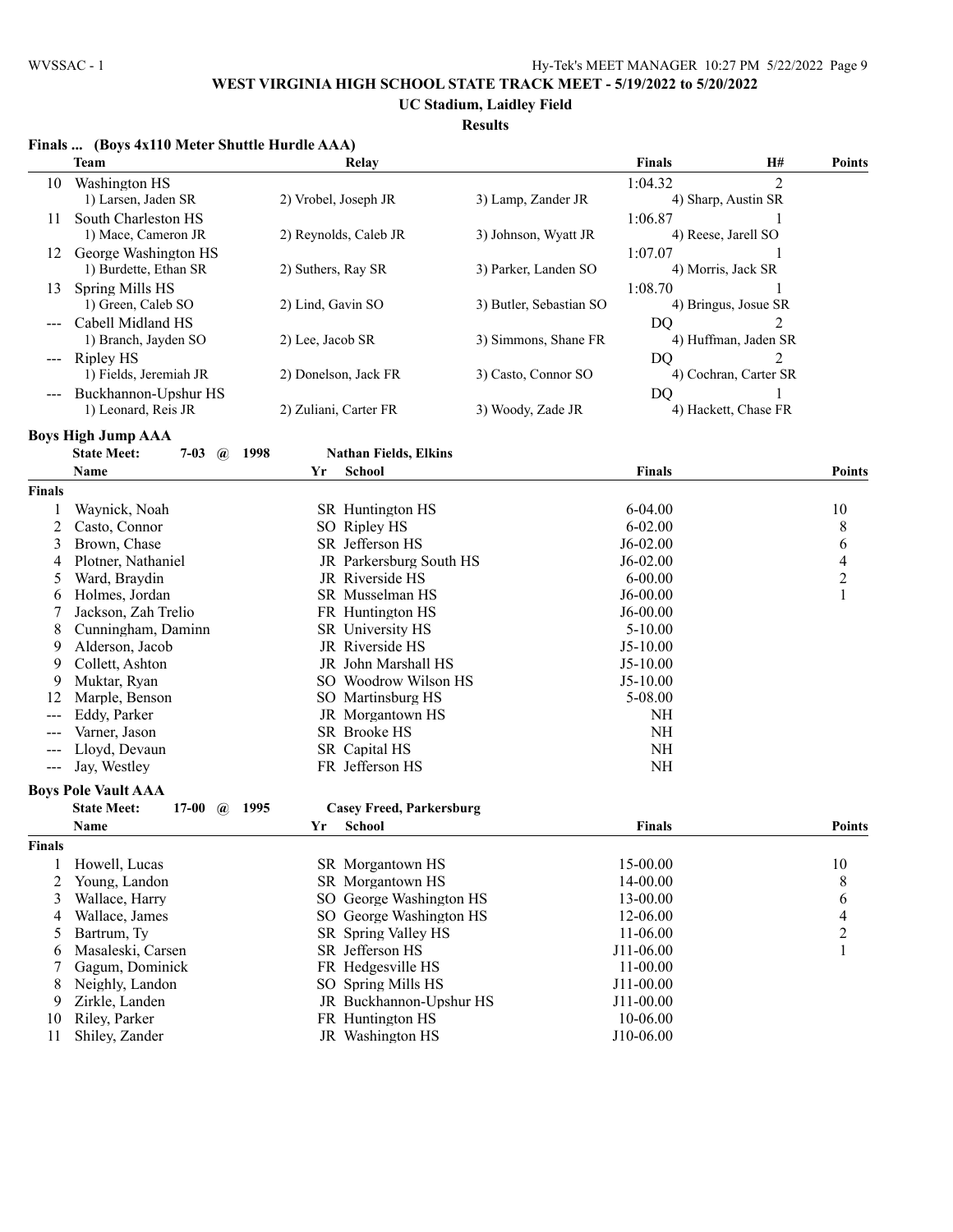# **UC Stadium, Laidley Field**

| Finals  (Boys Pole Vault AAA) |  |  |
|-------------------------------|--|--|
|                               |  |  |

|                | Name                                                | Yr | <b>School</b>                     | <b>Finals</b> |                         | <b>Points</b>  |
|----------------|-----------------------------------------------------|----|-----------------------------------|---------------|-------------------------|----------------|
| 12             | Ramey, Khalil                                       |    | SO Hurricane HS                   | J10-06.00     |                         |                |
| 13             | Waller, Vance                                       |    | JR Washington HS                  | 10-00.00      |                         |                |
| $\frac{1}{2}$  | Carman, Adam                                        |    | SO Wheeling Park HS               | NH            |                         |                |
|                | Goodwin, Wesley                                     |    | SO George Washington HS           | NH            |                         |                |
|                | Jorden, Cohen                                       |    | SO Cabell Midland HS              | NH            |                         |                |
|                | <b>Boys Long Jump AAA</b>                           |    |                                   |               |                         |                |
|                | <b>State Meet:</b><br><b>23-08</b> $\omega$<br>1978 |    | <b>Mike Hairston, Martinsburg</b> |               |                         |                |
|                | <b>Name</b>                                         | Yr | <b>School</b>                     | <b>Finals</b> | H#                      | <b>Points</b>  |
| Finals         |                                                     |    |                                   |               |                         |                |
| $\mathbf{1}$   | Cunningham, Daminn                                  |    | SR University HS                  | 22-09.50      | 2                       | 10             |
| $\overline{c}$ | Holmes, Jordan                                      |    | SR Musselman HS                   | 21-09.00      | $\overline{c}$          | 8              |
| 3              | Johnson, Michael                                    |    | SO Huntington HS                  | 21-02.75      | $\overline{2}$          | 6              |
| 4              | Patton, Zach                                        |    | SR Greenbrier East HS             | 21-01.00      | 1                       | 4              |
| 5              | Kleppner, Calvin                                    |    | SR Musselman HS                   | 20-10.50      | $\overline{2}$          | 2              |
| 6              | White, Dimario                                      |    | SO John Marshall HS               | 20-03.25      | $\overline{c}$          | 1              |
| 7              | Collett, Ashton                                     |    | JR John Marshall HS               | 20-00.50      | $\overline{2}$          |                |
| 8              | Farmer, Savion                                      |    | JR Buckhannon-Upshur HS           | 19-04.75      | $\mathbf{1}$            |                |
| 9              | Barrick, Jacob                                      |    | SR Martinsburg HS                 | 19-01.25      | $\overline{c}$          |                |
| 10             | Roper, Tay'Shaun                                    |    | FR Jefferson HS                   | 18-11.75      | $\mathbf{1}$            |                |
| 11             | Saucer, Jaxon                                       |    | SO Preston HS                     | 18-09.50      | $\overline{c}$          |                |
| 12             | Crawford, Avonte                                    |    | FR Huntington HS                  | 18-08.00      | 1                       |                |
| 13             | Turner, Ben                                         |    | SR Spring Valley HS               | 18-07.75      | $\mathbf{1}$            |                |
| 14             | Lewis, Cameron                                      |    | JR Riverside HS                   | 18-06.75      | 2                       |                |
| 15             | Harrell, Nakyin                                     |    | SR Huntington HS                  | 18-04.50      | $\,1\,$                 |                |
|                | 16 Maynor, Cade                                     |    | SR Oak Hill HS                    | 18-01.50      | 1                       |                |
|                | <b>Boys Shot Put AAA</b>                            |    |                                   |               |                         |                |
|                | <b>State Meet:</b><br>$65-10.50$ (a) 2019           |    | Gavin Beverage, Cabell Midland    |               |                         |                |
|                | Name                                                | Yr | <b>School</b>                     | <b>Finals</b> | <b>H#</b>               | <b>Points</b>  |
| Finals         |                                                     |    |                                   |               |                         |                |
| 1              | Lunsford, Michael                                   |    | SO Cabell Midland HS              | 52-06.00      | $\overline{c}$          | 10             |
| 2              | Winter, Frankie                                     |    | JR Ripley HS                      | 51-11.50      | $\overline{c}$          | 8              |
| 3              | Hagley, Isaiah                                      |    | JR Cabell Midland HS              | 51-04.25      | $\overline{c}$          | 6              |
| 4              | Williams, Anthony                                   |    | SO Spring Mills HS                | 48-00.75      | 1                       | 4              |
| 5              | Chill, Ethan                                        |    | FR Hurricane HS                   | 45-09.75      | $\overline{\mathbf{c}}$ | $\overline{2}$ |
| 6              | Wong, Isaac                                         |    | SR University HS                  | 44-09.00      | $\overline{2}$          | $\mathbf{1}$   |
| 7              | Lawton, Zimarian                                    |    | JR South Charleston HS            | 44-03.25      | $\mathbf{1}$            |                |
| 8              | Greer, Miguel                                       |    | SR Hedgesville HS                 | 44-00.00      | $\overline{\mathbf{c}}$ |                |
| 9              | Santore, Rocco                                      |    | SR Spring Mills HS                | 43-03.00      | $\overline{c}$          |                |
| 10             | Miller, Michael                                     |    | SR Woodrow Wilson HS              | 42-10.50      | $\mathbf{1}$            |                |
| 11             | Ferguson, Evan                                      |    | SR Spring Valley HS               | 42-08.50      | 1                       |                |
| 12             | Matthews, Julian                                    |    | JR Jefferson HS                   | 42-04.25      | $\overline{c}$          |                |
| 13             | Hogan, Michael                                      |    | JR Wheeling Park HS               | 41-11.50      | $\overline{c}$          |                |
| 14             | Wentz, Max                                          |    | SR Huntington HS                  | 40-06.00      | $\mathbf{1}$            |                |
| 15             | McGahey, Will                                       |    | JR Morgantown HS                  | 40-05.00      | 1                       |                |
| 16             | Whaples, Lucas                                      |    | SR Oak Hill HS                    | 38-06.50      | 1                       |                |
|                |                                                     |    |                                   |               |                         |                |